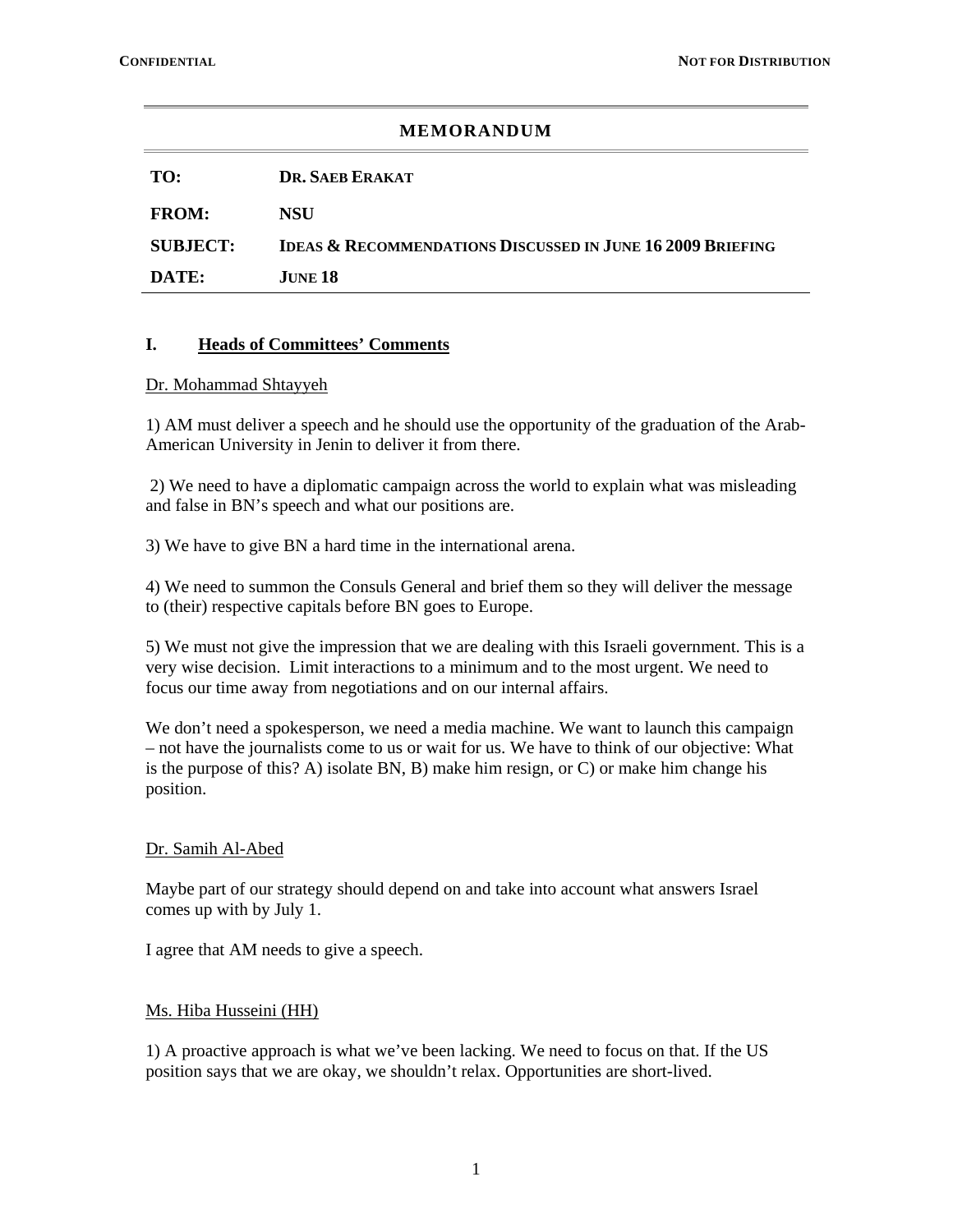2) Our government is a promising government but it needs to be more legitimate. Service has been lacking. We need serious institutional development. The Israelis always ask if our institutions are ready for statehood and we give them the opportunity to undermine us.

On the street, there is no sense of hope remaining with Palestinians. Among all Palestinians – in the business community, in the professional community, and among cab drivers – they see limited change on the ground. They see Fatah and Hamas disagreeing and don't believe in our leadership.

3) BN gave a repetitive "no." We should demonstrate our position on Jerusalem and refugees. The street thinks we're so helpless that the Israeli will is always imposed on us. People are critical. They need to hear a counter argument. This is not just for the international community; this is for a domestic audience as well.

## Mr. Issa Kassissieh

1) We need better communication with ordinary people. There is still a negative impression on the street, especially after the events in Qalqilya;

2) With respect to the Israeli side, we need to work with those Israelis that are opposed to BN.

3) We not only need to get the Consuls General together; we need to visit capitals as well to defend our position.

4) Regarding BN speech, we shouldn't just say the speech is bad. There is this perception that Palestinians always say "no."

# **II. NSU Advisors' Comments**

### Alex Kouttab

I strongly agree about being proactive. We should build on the work we have done and the success we have over the last 6 months in setting the terms of debate/defining the criteria for a return to negotiations (3 asks, restore credibility of peace process, create an environment conduce to negotiations). This foundation is out there and we can draw upon it. We shouldn't drop it. Our initial response to BN's speech also stands – a) by taking most permanent status issues off table (refugees, Jerusalem, security), BN left us with nothing to negotiate, b) the conditions BN used to qualify his support for a Palestinian state (demilitarized etc) make a viable, independent and sovereign Palestinian state impossible c) BN unilaterally imposing a solution, rather than negotiating a peace. We need to now add an extra layer to continue to set the terms of the debate as the environment evolves. BN set a trap. He wants to say that he's "charting the middle course." We're in danger of being marginalized and isolated as rejectionists. Rather than say 'no' (why say no to an offer to a non-starter), we need to proactively define what Palestinian statehood means, using the PS issues as guidelines. We should never debate within BN's framework. Re: AM's speech - he needs to ground the conflict in its historical context (challenge without referring to BN Jewish state claims). He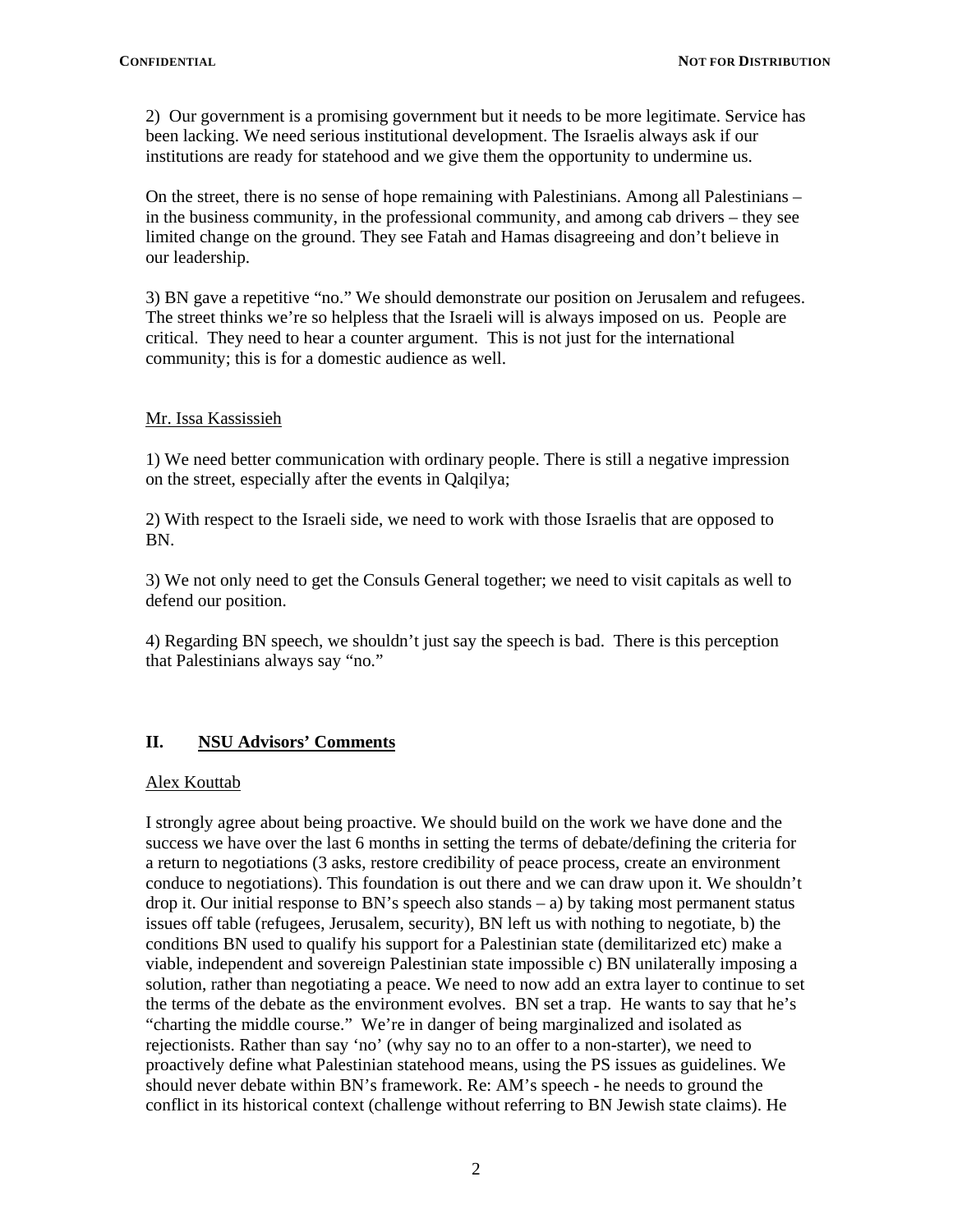also needs to lay out Palestinian position clearly (not just criteria for return to negotiations). And about incitement, we need to know whether the Israelis are stepping up their incursions into the WB and Gaza. We should advertise if they are.

## Ashraf Khatib

Engage the Arab states and be sure they emphasize the API so our messages coincide.

## Azem Bishara

The American response wasn't the one we were looking for. We should give the US the opportunity to demonstrate their change of policy in actions after the Cairo speech and in response to Netanyahu's speech. For example, we could table draft a resolution on Jerusalem and settlements to the Security Council and build expectations from the international community, and the US in particular, to endorse the resolution and not veto it as a way to demonstrate their change of policy. We can take similar steps to ensure U.S administration makes good on his promises.

## Bader Rock

BN is weak. He has lots of problems in-house. Serious economic problems have him giving more and more to Shas. He will have to make serious changes. Stagnation in the political sphere will work more against him than it will work against us. BN's 1996 economic policy of privatization is very different from BN's policy in 2009 of spending to have a government with Shas.

A bus exploding in Tel Aviv or Haifa is what BN is dreaming about. It will give them an argument for the Americans. We need to understand that and exert all possible efforts to not get to the point where organizations are planning this. A terrorist attack is not against Israelis; it is against the Palestinian people.

### Enas Abu Laban

Today we contacted the Blair team to ask about Wataniya because Tony Blair was supposed to have a conversation with BN. There was nothing done on the Wataniya issue and BN cut Blair short on the phone. BN is putting all requests together in a package to the Americans. He is offering this package as a trade for changing the American position regarding settlements.

We want the Americans to keep the focus on the permanent status issues and not to be dragged into the day to day issues. Israel with its new approach of the "package" is throwing the ball in the American court and putting pressure on them to change their policy regarding Israeli settlements. BN is putting pressure on the US by trying to make the Americans responsible for the daily suffering of Palestinians: if the US holds its position on settlements, Israel will deliver on the package.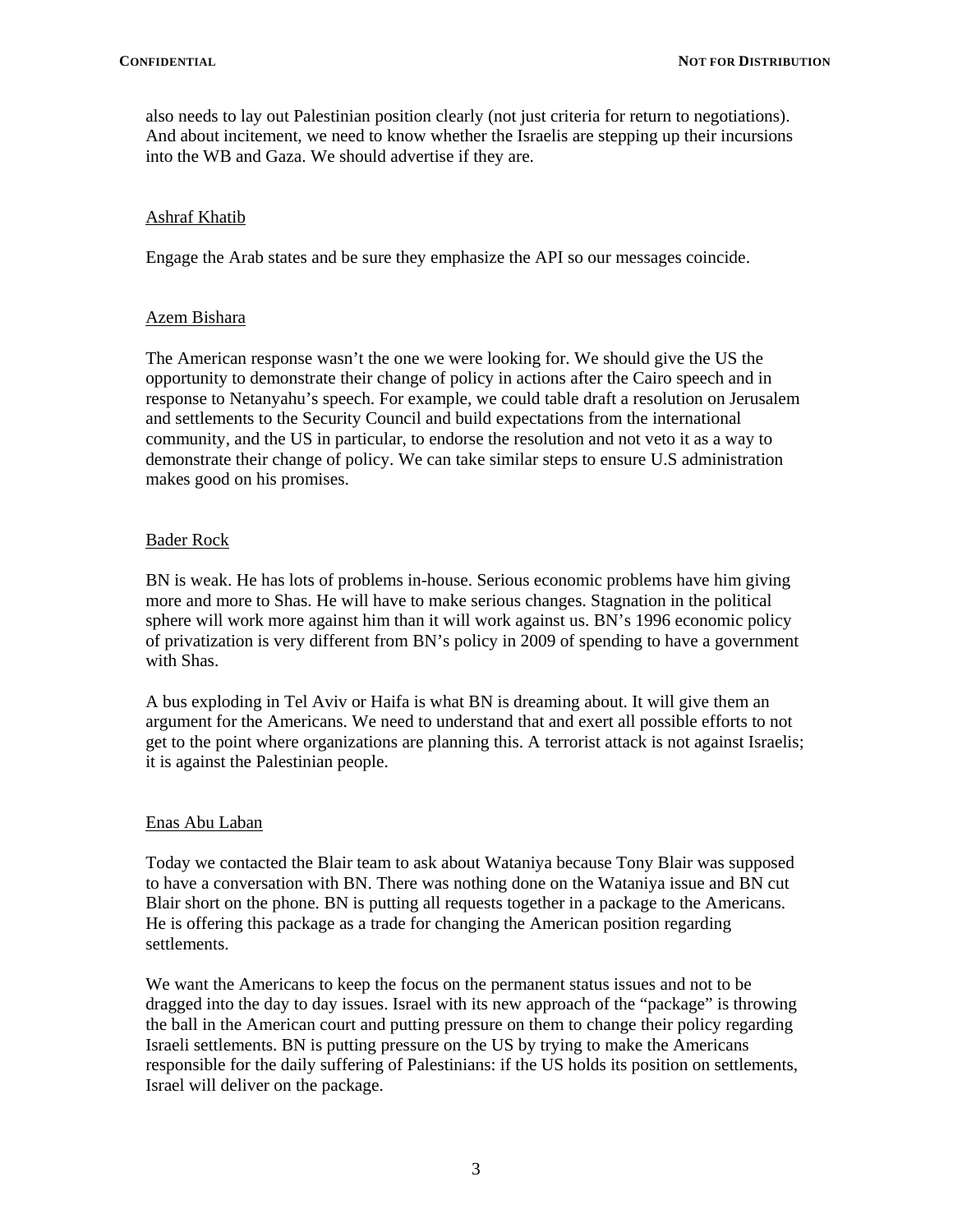The PA and PLO need to have a clear position in this regard and communicate this position to the Americans to ensure the continuation of the US pressure on Israel regarding the settlement freeze as a priority and delink it from Israel's obligation to implement previous agreements.

### Gabriel Fahel

Regarding the speech, the theme should be similar in tone to Arafat's speech to the General Assembly at Geneva. "Ever since I was elected, I have pursued an agenda to achieve peace." Reframe the issue; don't respond to BN. Focus on the Palestinian offer that has been extended since 1988 and the API gesture of peace that has been extended since 2002. Since 1988, the Palestinian hand has always been extended to Israel to achieve peace on the basis of the 1967 green line, with East Jerusalem as the Palestinian capital and a resolution to the right of return consistent with international law. We must reframe the debate so that is clear that the Arabs have had their hand extended for many years and we welcome BN to engage in the discussion – whether it is in Beirut, Damascus, Amman, Jerusalem – we have discussed this issue in capitals around the world. It is time for decisions and deeds. We have always welcomed an Israeli partner that is prepared to accept a Palestinian state on the green line with East Jerusalem as its capital.

## Hala Rashed

We should not be too quick to resume negotiations with the Netanyahu government. Negotiations would give a huge boost to his government's stature with the "moderates" in Israel and with the international community, when we know that we would get nothing in return (since he's not approaching negotiations in good faith).

Instead, we should be going on the offensive to explain our permanent status positions, and to explain why we won't negotiate in the current circumstances. On permanent status issues, the goal in the coming period should be to convince the US and the international community of our positions and the reasonableness of them. Let's try to pocket international agreement on our positions in the way that the Israelis pocketed the settlement 'blocs' through the 2004 Bush letter of assurances. This is especially important given the rumours that Obama is likely to present the parties with his permanent status vision in the summer.

With respect to why we won't negotiate in the current circumstances, we need to convey widely our Annapolis experience: We sat in the best of faith with the Israelis for a whole year at the negotiating table, while they accelerated settlement activity and capped the year off by slaughtering 1,300 Palestinians. No one should reasonably expect us to deal with the Israelis in light of this recent experience, especially when there are no signs that this Israeli government will be any different. On the contrary, this Israeli government is the same or worse than the last government. We absolutely need a dramatic demonstration of intent by Israel that it is changing its stripes. It would be a strategic mistake to say that the current Israeli government is the problem. Israeli *policies* are the problem.

President Abbas' current position is the right one. We just need to be patient, and we need more of it. Let's go on the diplomatic and media offensive with the sett freeze, with our permanent status positions, and with the API.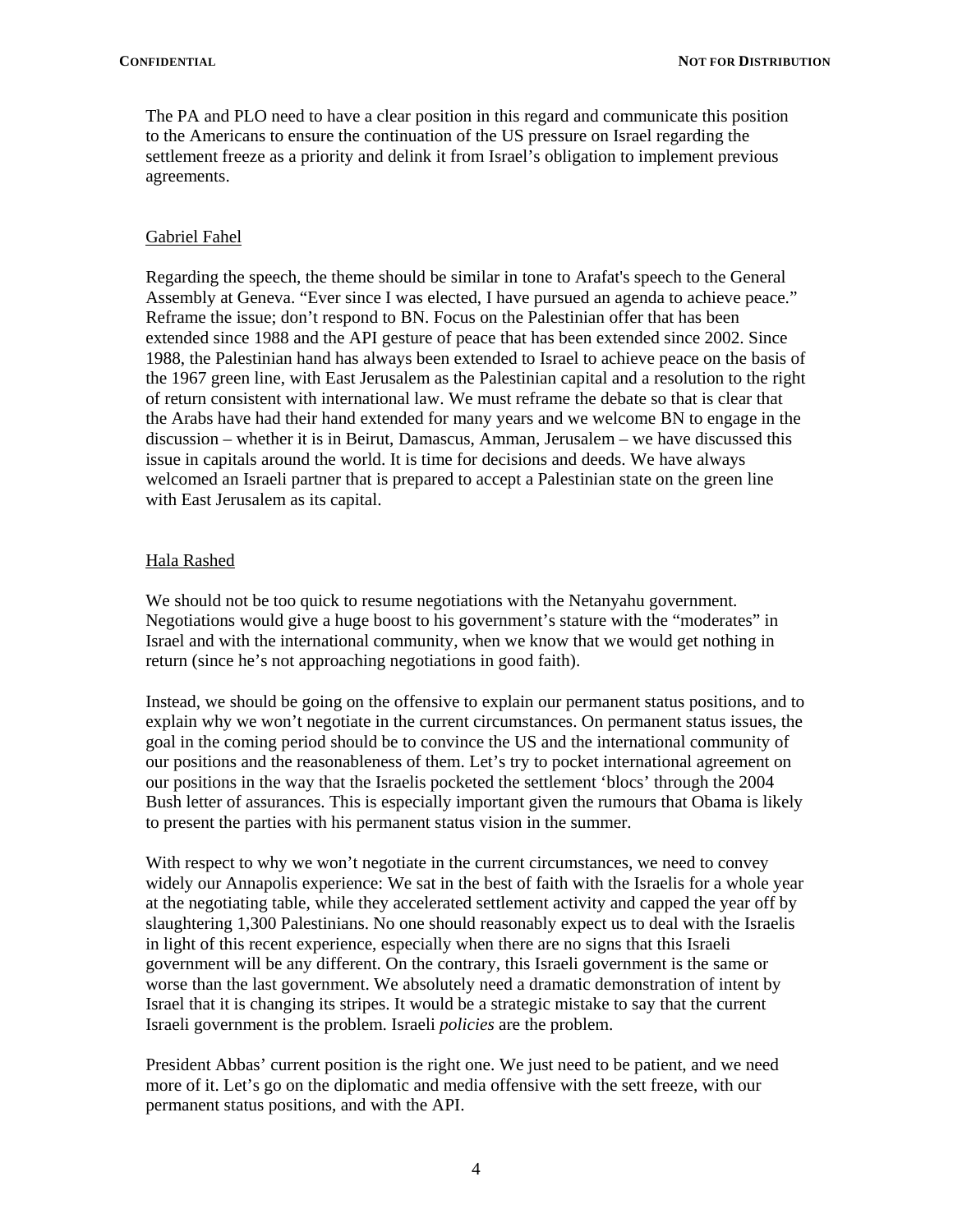On a separate issue, there is a real risk that someone will derail the gains we have made recently with a suicide attack. One way to mitigate the fall-out from such an event is to go on the offensive with our achievements in security and reform. We should also go on the offensive with incitement, showing the Americans that we are more than willing to re-engage in the trilateral committee to audit Palestinian and Israeli media and education for incitement. A point person who is not involved in permanent status issues should be appointed for this role, so that focus is not detracted from the endgame. We should also seek assurances from the Americans that our engagement on this issue will not detract from their efforts on the endgame.

### Omar Tufaha

I agree that we need to coordinate our message through our embassies abroad. We need to keep the message proactive instead of reactive.

## Rami Dajani

BN negated the key aspects of a sovereign and viable state. Rather that focus on negating a negative, we should convey the message in a positive way: what does a two state solution actually require to objectively and practically succeed? This way we set the agenda and the narrative. We should do this both at the diplomatic level and the public (media) communications level. The basic elements that we should emphasize are:

- East Jerusalem as the capital: we should explain why that is critical
- "Demilitarized state": We should explain why this term is meaningless and contradictory; that Palestine may accept some limitations on its military capability but not to become a demilitarized zone.
- Refugees: ignoring their rights and their plight will only perpetuate the conflict notwithstanding the creation of a Palestinian state

### Sharif Hamadeh

1) Netanyahu had a choice: to accede to the demands of the US vis-à-vis settlement activity freeze or to maintain his coalition. He chose to maintain his coalition, probably believing that the US will water-down its demands on a settlement freeze. But he phrased his response to the overtures the Obama administration made to the Arab and Islamic worlds in a smart way – he managed to utter the phrase "Palestinian state" through gritted teeth and without eroding his position at all. The maximalist positions he adopted in the speech contrasted strongly with the intl consensus. In spite of this – or perhaps because of it - the content of his speech reflected the consensus in Israeli society, allowing him to gain a strong approval rating. This places him in a very strong bargaining position vis-à-vis the US, vis-à-vis the intl community and vis-à-vis the Palestinians because his domestic legitimacy is assured.

2) The entrenchment of the GoI position provides an opportune moment for Palestinians to get our own house in order. There is no longer any convincing argument that Palestinian disunity may serve the cause of negotiations with Israel. A wise Palestinian response would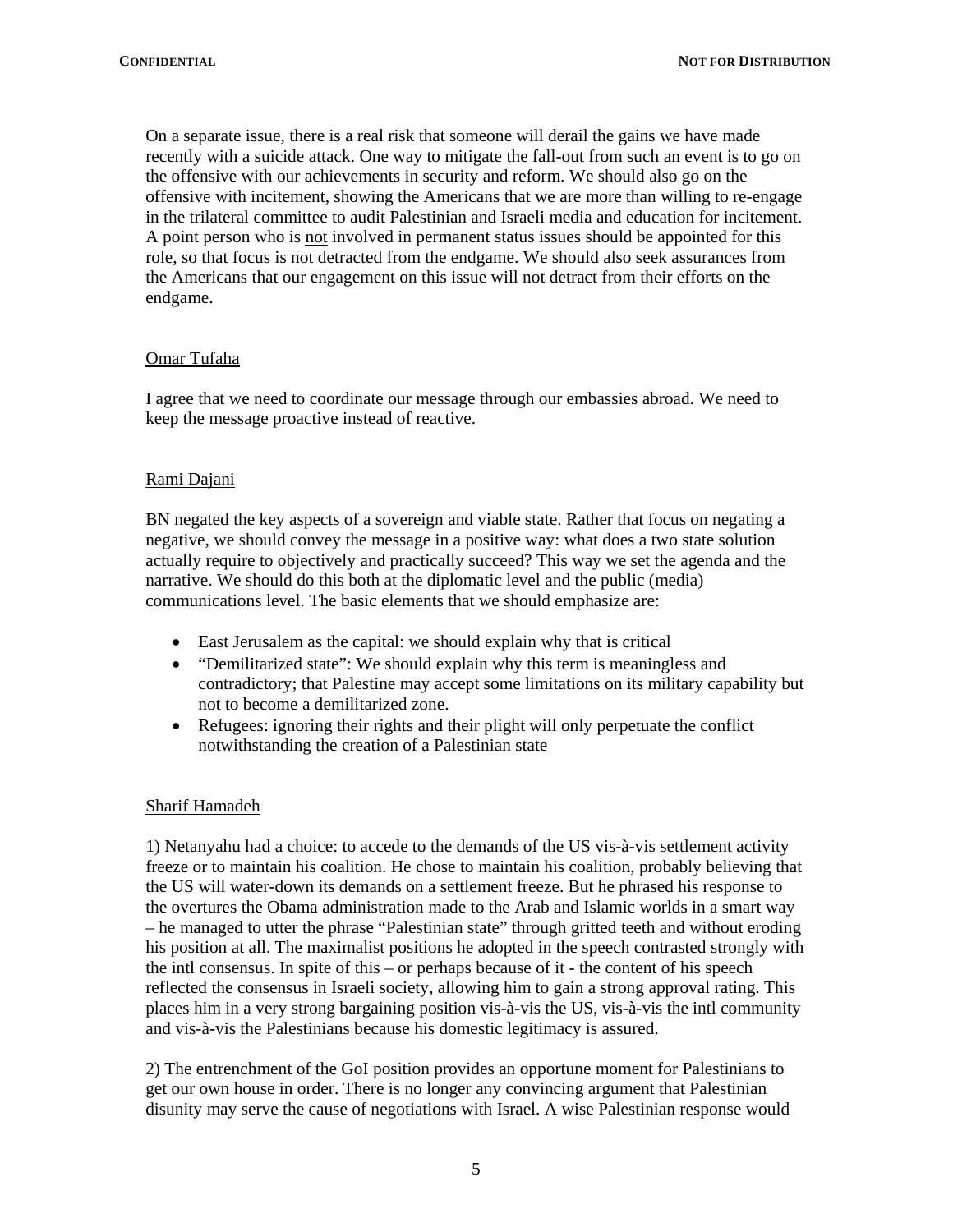be to follow Netanyahu in privileging national unity over external pressure – particularly now that the US has signalled less ideological opposition to the reality of Hamas and to its involvement in a national unity government. A renewed Palestinian political leadership and a revived PLO with fair representation of the major political parties would have the legitimacy required to return to negotiations - at the right time and under the right conditions - with the broad support of its people.

3) In his Cairo speech, President Obama referred to the success of other non-violent movements and thereby hinted that the US would have sympathy with this approach. In this context, and given the belligerence of the GoI, the Palestinian leadership would be wise to formulate, announce and implement a serious programme of non-violent resistance to the Israeli occupation.

4) Any speech that President Abbas may wish to make should be framed to represent the President as a statesman and leader of national unity who is above the petty squabbles of political parties. It should therefore reflect the Palestinian consensus. Ideally, it would occur following an agreement between Hamas and Fatah, but in any case it should reach out to Hamas and its sympathizers as well as to Gaza residents generally. It should also make clear to Israel and the intl community that Palestinians do not seek statehood as an end game in and of itself, but as the means to an end: namely the regaining of our legitimate national and human rights. If Palestinians conclude that the pursuit of statehood no longer serves these interests, they will not hesitate to alter the character of their struggle accordingly.

### Tarek Hamam

President Abbas needs to address the Palestinian domestic audience. BN's policy speech included a direct attack on refugee rights. We need to answer this – but by speaking in the affirmative not in response to him.

### Thomas Dallal

1) The American political landscape is different than it has ever been, or at least since '48. American Jews are increasingly divided. Organized Jewish voices from other than the farright/AIPAC wing are louder than ever (contrast the '82 Lebanon war, when no similar trend was evidenced for more than a fleeting moment - and despite outrageous Israeli conduct then at issue). That said, American Jewry will circle the wagons and come back swinging at the US Congress if we give them anything to seize on. So we to show TOTAL restraint. If we can show BO that we continue to mobilize public opinion in the US in our favor, thereby restoking the political capital he has already spent trying to push our position into the political mainstream, we should – nay, must - do this. Giving BO political cover to keep the heat on BN is the primary battleground now in the US. BO's honeymoon with Congress may not last much longer. Indeed, the sniping from Congress has begun. Whatever BO and the administration say publicly, I would wager they are kicking BN very hard under the table; because to do so is in the crystal clear American strategic interest. This rare window of opportunity to firmly plant the justice of the Palestinian plight in the US mainstream must be nurtured and exploited to the max. BO has given us an extraordinary opening. On the downside – I repeat: all efforts must be made to avoid giving the right wing of the Jewish lobby in the US anything at all that will allow them to regain mainstream credibility or make